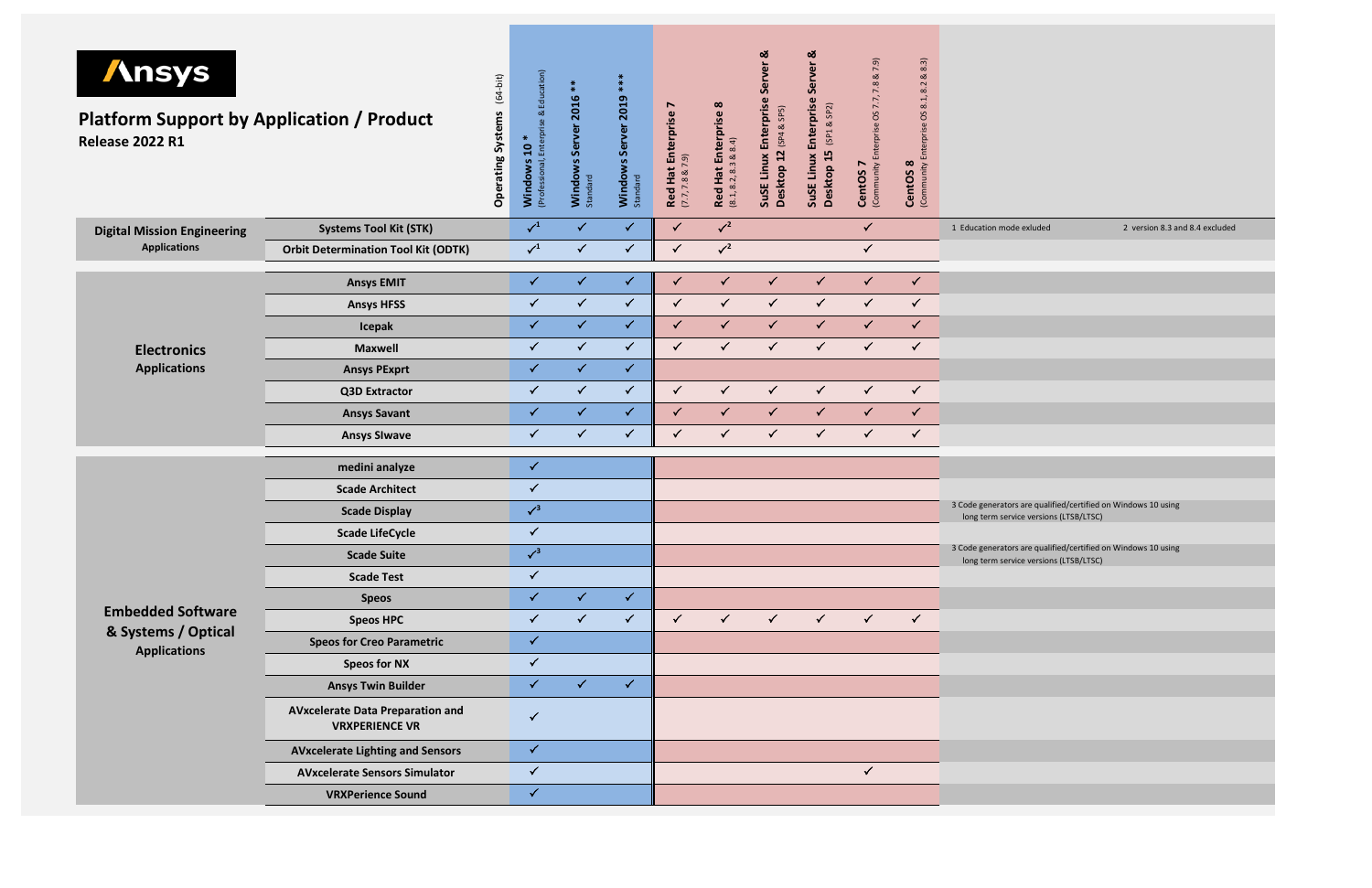|                                         |                                         | $(64-bit)$<br><b>Operating Systems</b> | Education)<br>∝<br>Ĕρ<br>$\ast$<br>Enter<br>$\mathbf{c}$<br>(Professional,<br>Windows | $*$<br>Server 2016<br>Windows<br>Standard | $**$<br>Windows Server 2019<br>Standard | r<br><b>Red Hat Enterprise</b><br>(7.7, 7.8 & 7.9) | Enterprise 8<br>& 8.4)<br><b>Red Hat E</b><br>$(8.1, 8.2, 8.3)$ | Enterprise Server &<br>(SP4 & SP5)<br>Desktop 12<br>SuSE Linux | <u>ಯ</u><br>Server<br>Enterprise<br>(SP1 & SP2)<br>Desktop 15<br>Linux<br><b>SuSE</b> | & 7.9)<br>7.8<br>(Community Enterprise OS 7.7,<br>N<br><b>CentOS</b> | $8.3$<br>8.2<br>(Community Enterprise OS 8.1,<br>$\infty$<br><b>CentOS</b> |                                            |
|-----------------------------------------|-----------------------------------------|----------------------------------------|---------------------------------------------------------------------------------------|-------------------------------------------|-----------------------------------------|----------------------------------------------------|-----------------------------------------------------------------|----------------------------------------------------------------|---------------------------------------------------------------------------------------|----------------------------------------------------------------------|----------------------------------------------------------------------------|--------------------------------------------|
|                                         | <b>Ansys BladeModeler</b>               |                                        | $\checkmark$                                                                          | $\checkmark$                              | $\checkmark$                            | $\sqrt{4}$                                         | $\sqrt{4}$                                                      | $\sqrt{4}$                                                     | $\sqrt{4}$                                                                            | $\sqrt{4}$                                                           | $\sqrt{4}$                                                                 | 4 Linux support limited to BladeEditor plu |
|                                         | <b>Ansys CFD-Post</b>                   |                                        | $\checkmark$                                                                          | $\checkmark$                              | $\checkmark$                            | $\checkmark$                                       | $\checkmark$                                                    | $\checkmark$                                                   | $\checkmark$                                                                          | $\checkmark$                                                         | $\checkmark$                                                               |                                            |
|                                         | <b>Ansys CFX</b>                        |                                        | $\checkmark$                                                                          | $\checkmark$                              | $\checkmark$                            | $\checkmark$                                       | $\checkmark$                                                    | $\checkmark$                                                   | $\checkmark$                                                                          | $\checkmark$                                                         | $\checkmark$                                                               |                                            |
|                                         | <b>Ansys Chemkin</b>                    |                                        | $\checkmark$                                                                          | $\checkmark$                              | $\checkmark$                            | $\checkmark$                                       | $\checkmark$                                                    | $\checkmark$                                                   | $\checkmark$                                                                          | $\checkmark$                                                         | $\checkmark$                                                               |                                            |
|                                         | EnSight <sup>5</sup>                    |                                        | $\checkmark$                                                                          | $\checkmark$                              |                                         | $\checkmark$                                       | $\checkmark$                                                    | $\checkmark$                                                   | $\checkmark$                                                                          | $\checkmark$                                                         | $\checkmark$                                                               | 5 Also supports macOS 10.14 or higher      |
| <b>Fluids</b><br><b>Applications</b>    | <b>Ansys FENSAP-ICE</b>                 |                                        | $\checkmark$                                                                          | $\checkmark$                              | $\checkmark$                            | $\checkmark$                                       | $\checkmark$                                                    | $\checkmark$                                                   | $\checkmark$                                                                          | $\checkmark$                                                         | $\checkmark$                                                               |                                            |
|                                         | <b>Fluent</b>                           |                                        | $\checkmark$                                                                          | $\checkmark$                              | $\checkmark$                            | $\checkmark$                                       | $\checkmark$                                                    | $\checkmark$                                                   | $\checkmark$                                                                          | $\checkmark$                                                         | $\checkmark$                                                               |                                            |
|                                         | <b>Ansys Forte</b>                      |                                        | $\checkmark$                                                                          | $\checkmark$                              | $\checkmark$                            | $\checkmark$                                       | $\checkmark$                                                    | $\checkmark$                                                   | $\checkmark$                                                                          | $\checkmark$                                                         | $\checkmark$                                                               |                                            |
|                                         | <b>Ansys Rocky</b>                      |                                        | $\checkmark$                                                                          |                                           | $\checkmark$                            |                                                    |                                                                 |                                                                |                                                                                       | $\checkmark$                                                         |                                                                            |                                            |
|                                         | <b>Polyflow</b>                         |                                        | $\checkmark$                                                                          | $\checkmark$                              | $\checkmark$                            | $\checkmark$                                       | $\checkmark$                                                    | $\checkmark$                                                   | $\checkmark$                                                                          | $\checkmark$                                                         | $\checkmark$                                                               |                                            |
|                                         | <b>Ansys TurboGrid</b>                  |                                        | $\checkmark$                                                                          | $\checkmark$                              |                                         | $\checkmark$                                       | $\checkmark$                                                    | ✓                                                              | ✓                                                                                     | $\sqrt{2}$                                                           | $\checkmark$                                                               |                                            |
|                                         | <b>Ansys Vista TF</b>                   |                                        | $\checkmark$                                                                          |                                           |                                         | $\checkmark$                                       | ✓                                                               | ✓                                                              | ✓                                                                                     | $\checkmark$                                                         | $\checkmark$                                                               |                                            |
|                                         | <b>Ansys DesignModeler</b>              |                                        | $\checkmark$                                                                          | ✓                                         | $\checkmark$                            | $\checkmark$                                       | $\checkmark$                                                    | $\checkmark$                                                   | ✓                                                                                     | $\checkmark$                                                         | $\checkmark$                                                               |                                            |
|                                         | <b>Ansys ICEM CFD</b>                   |                                        | $\checkmark$                                                                          | $\checkmark$                              | $\checkmark$                            | $\checkmark$                                       | $\checkmark$                                                    | $\checkmark$                                                   | $\checkmark$                                                                          | $\checkmark$                                                         | $\checkmark$                                                               |                                            |
| <b>Geometry &amp; Mesh Prep</b>         | <b>Ansys Meshing / Extended Meshing</b> |                                        | $\checkmark$                                                                          | $\checkmark$                              | $\checkmark$                            | $\checkmark$                                       | $\checkmark$                                                    | $\checkmark$                                                   | $\checkmark$                                                                          | $\checkmark$                                                         | $\checkmark$                                                               |                                            |
| <b>Applications</b>                     | <b>Ansys SpaceClaim Direct Modeler</b>  |                                        | $\checkmark$                                                                          | $\checkmark$                              | $\checkmark$                            |                                                    |                                                                 |                                                                |                                                                                       |                                                                      |                                                                            |                                            |
|                                         | <b>CADNexus CAPRI CAE Gateway</b>       |                                        | $\checkmark$                                                                          | $\checkmark$                              |                                         |                                                    |                                                                 |                                                                |                                                                                       |                                                                      |                                                                            |                                            |
|                                         |                                         |                                        | $\checkmark$                                                                          |                                           |                                         |                                                    |                                                                 |                                                                |                                                                                       |                                                                      |                                                                            |                                            |
| <b>Materials</b><br><b>Applications</b> | <b>Granta EduPack</b>                   |                                        |                                                                                       | $\checkmark$                              | $\checkmark$                            |                                                    |                                                                 |                                                                |                                                                                       |                                                                      |                                                                            |                                            |
|                                         | Granta MI Enterprise <sup>6</sup>       |                                        |                                                                                       | $\checkmark$                              | $\checkmark$                            |                                                    |                                                                 |                                                                |                                                                                       |                                                                      |                                                                            | 6 Also supports Windows Server 2012 R2     |
|                                         | Granta MI Pro <sup>6</sup>              |                                        |                                                                                       |                                           |                                         |                                                    |                                                                 |                                                                |                                                                                       |                                                                      |                                                                            | 6 Also supports Windows Server 2012 R2     |
|                                         | <b>Granta Selector</b>                  |                                        | $\checkmark$                                                                          |                                           |                                         |                                                    |                                                                 |                                                                |                                                                                       |                                                                      |                                                                            |                                            |
| <b>Photonics</b><br><b>Applications</b> | Lumerical <sup>7</sup>                  |                                        | $\checkmark$                                                                          | $\checkmark$                              | $\checkmark$                            | $\checkmark$                                       | $\checkmark$                                                    | ✓                                                              | $\checkmark$                                                                          | $\checkmark$                                                         | $\checkmark$                                                               | 7 Also supports Ubuntu 20.04 LTS           |

rt limited to BladeEditor plug-in **Examber Ending 20.14** or higher ts Ubuntu 20.04 LTS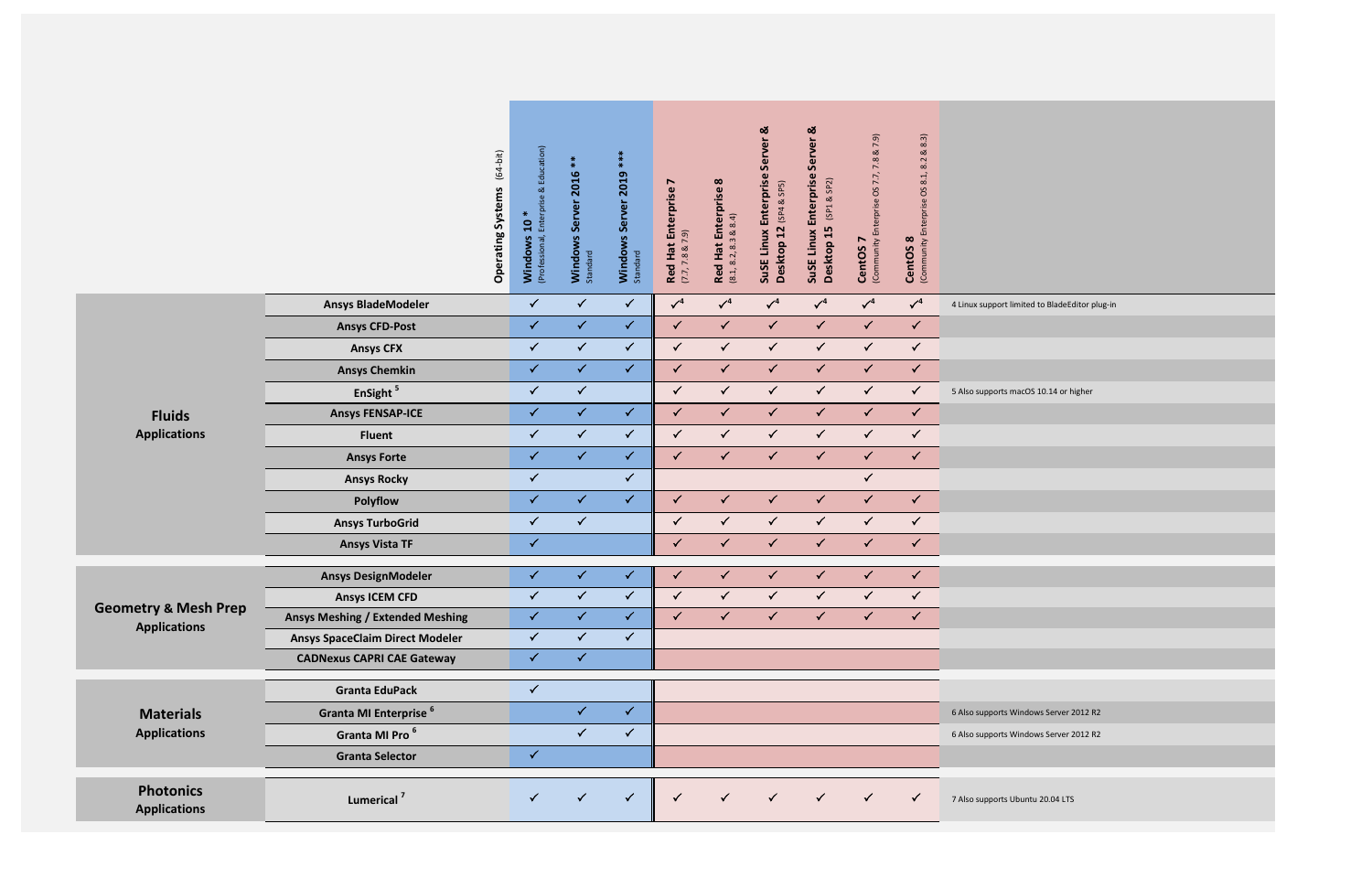|                                      |                                                            | $(64-bit)$<br><b>Operating Systems</b> | Education)<br>Enterprise &<br>$\ast$<br>$\overline{a}$<br>(Professional,<br>Windows | Windows Server 2016<br>Standard | $*$<br>$*$<br>Windows Server 2019<br>Standard | N<br><b>Red Hat Enterprise</b><br>(7.7, 7.8 & 7.9) | Red Hat Enterprise 8<br>(8.1, 8.2, 8.3 & 8.4) | SuSE Linux Enterprise Server &<br>Desktop 12 (SP4 & SP5) | ಹ<br>Server<br>Enterprise<br>(SP1 & SP2)<br>15<br>SuSE Linux<br>Desktop | 7.8 & 7.9)<br>(Community Enterprise OS 7.7,<br>CentOS <sub>7</sub> | 8.3)<br>ಹ<br>8.2<br>8.1,<br><b>CentOS 8</b><br>(Community Enterprise OS |  |
|--------------------------------------|------------------------------------------------------------|----------------------------------------|-------------------------------------------------------------------------------------|---------------------------------|-----------------------------------------------|----------------------------------------------------|-----------------------------------------------|----------------------------------------------------------|-------------------------------------------------------------------------|--------------------------------------------------------------------|-------------------------------------------------------------------------|--|
|                                      | Ansys Exalto, Pharos, RaptorH, RaptorX,<br><b>VeloceRF</b> |                                        |                                                                                     |                                 |                                               | $\checkmark$                                       | $\checkmark$                                  | $\checkmark$                                             | $\checkmark$                                                            | $\checkmark$                                                       | $\checkmark$                                                            |  |
|                                      | <b>Ansys PowerArtist</b>                                   |                                        |                                                                                     |                                 |                                               | $\checkmark$                                       | $\checkmark$                                  | $\checkmark$                                             | $\checkmark$                                                            | $\checkmark$                                                       | $\checkmark$                                                            |  |
| Semiconductor<br><b>Applications</b> | <b>Ansys RedHawk</b>                                       |                                        |                                                                                     |                                 |                                               | $\checkmark$                                       | $\checkmark$                                  | $\checkmark$                                             | $\checkmark$                                                            | $\checkmark$                                                       | $\checkmark$                                                            |  |
|                                      | <b>Ansys RedHawk-SC</b>                                    |                                        |                                                                                     |                                 |                                               | $\checkmark$                                       | ✓                                             | $\checkmark$                                             | $\checkmark$                                                            | $\checkmark$                                                       | $\checkmark$                                                            |  |
|                                      | <b>Ansys Totem</b>                                         |                                        |                                                                                     |                                 |                                               | $\checkmark$                                       | $\checkmark$                                  | $\checkmark$                                             | $\checkmark$                                                            | $\checkmark$                                                       | $\checkmark$                                                            |  |
|                                      |                                                            |                                        |                                                                                     |                                 |                                               |                                                    |                                               |                                                          |                                                                         |                                                                    |                                                                         |  |
|                                      | <b>Ansys ACT</b>                                           |                                        | $\checkmark$                                                                        | $\checkmark$                    | $\checkmark$                                  | $\checkmark$                                       | $\checkmark$                                  | $\checkmark$                                             | $\checkmark$                                                            | $\checkmark$                                                       | $\checkmark$                                                            |  |
|                                      | <b>Ansys DesignXplorer</b>                                 |                                        | $\checkmark$                                                                        | $\checkmark$                    | $\checkmark$                                  | $\checkmark$                                       | $\checkmark$                                  | $\checkmark$                                             | $\checkmark$                                                            | $\checkmark$                                                       | $\checkmark$                                                            |  |
|                                      | <b>Ansys Minerva (client)</b>                              |                                        | $\checkmark$                                                                        |                                 |                                               |                                                    |                                               |                                                          |                                                                         |                                                                    |                                                                         |  |
| <b>Simulation Process</b>            | <b>Ansys Minerva</b> (server)                              |                                        |                                                                                     | $\checkmark$                    |                                               |                                                    |                                               |                                                          |                                                                         |                                                                    |                                                                         |  |
| <b>Platform Applications</b>         | <b>Ansys External Model</b>                                |                                        | $\checkmark$                                                                        | $\checkmark$                    | $\checkmark$                                  | $\checkmark$                                       | $\checkmark$                                  | $\checkmark$                                             | $\checkmark$                                                            | $\checkmark$                                                       | $\checkmark$                                                            |  |
|                                      | <b>Ansys optiSLang</b>                                     |                                        | $\checkmark$                                                                        | $\checkmark$                    | $\checkmark$                                  | $\checkmark$                                       | $\checkmark$                                  | $\checkmark$                                             | $\checkmark$                                                            | $\checkmark$                                                       | $\checkmark$                                                            |  |
|                                      | <b>Ansys Remote Solve Manager (RSM)</b>                    |                                        | $\checkmark$                                                                        | $\checkmark$                    | $\checkmark$                                  | $\checkmark$                                       | $\checkmark$                                  | $\checkmark$                                             | $\checkmark$                                                            | $\checkmark$                                                       | $\checkmark$                                                            |  |
|                                      | <b>Ansys Viewer</b>                                        |                                        | $\checkmark$                                                                        | $\checkmark$                    | $\checkmark$                                  |                                                    |                                               |                                                          |                                                                         |                                                                    |                                                                         |  |